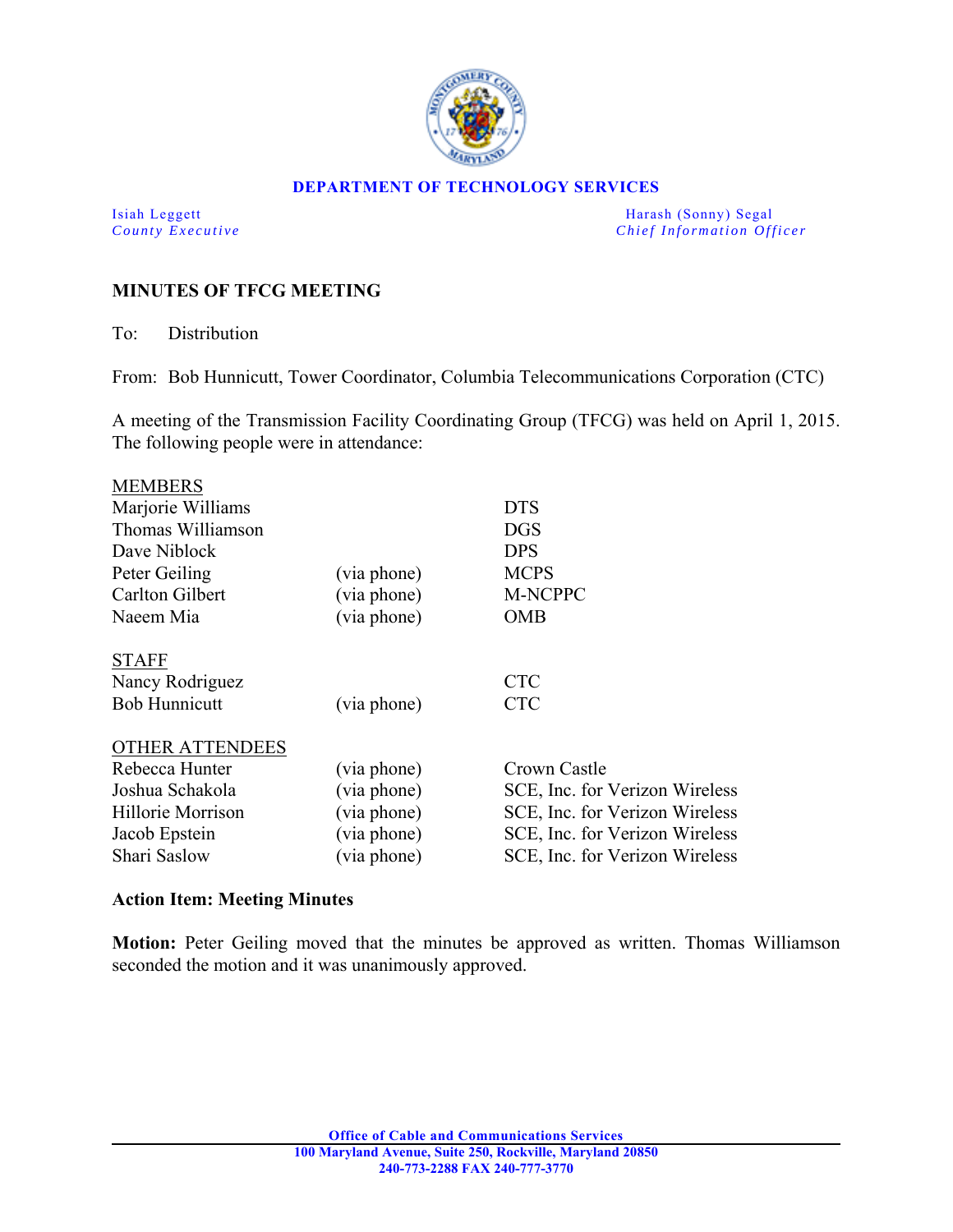Minutes of TFCG Meeting Held April 1, 2015 Page 2 of 6

#### **Action Item: Consent Agenda**

- 1. T-Mobile application to add three panel antennas at the 142' level on a 172'-high monopole on Michael A. Grodin property located at 15710 New Hampshire Avenue in Silver Spring (201503-06). *Minor Modification*.
- 2. AT&T application to replace three panel antennas at the  $146'$  level on a  $148'$ -high monopole on PEPCO property located at 11405 Georgetowne Drive in Potomac (201504- 01). *Minor Modification*.
- 3. T-Mobile application to add three panel antennas to the existing six antennas at the 150' level atop a 150'-high monopole on A.I. Glenview LLC property located at 49 Randolph Road in Colesville (201504-02). *Minor Modification*.
- 4. AT&T application to replace three antennas with three panel antennas at the 150' level on a 224'-high lattice tower on Rockville Chapter Izaak Walton League property located at 18301 Waring Station Road in Germantown (201504-03). *Minor Modification*.
- 5. AT&T application to replace three antennas with three panel antennas at the 98' level atop a 73'-high apartment building on Wayne Manchester LLP property located at 75 Wayne Avenue East in Silver Spring (201504-04). *Minor Modification*.
- 6. T-Mobile application to replace three antennas with three panel antennas at the 129' level on a 150'-high monopole on Rockville Volunteer Fire Department, Inc. property located at 11430 Falls Road in Potomac (201504-05). *Minor Modification*.
- 7. Verizon Wireless application to replace two antennas with two panel antennas at the 112' level on a 105'-high residential condominium building on Piney Towers Condominium Inc. property located at 8830 Piney Branch Road in Silver Spring (201504-07). *Minor Modification*.
- 8. T-Mobile application to add three panel antennas at the 90' level on a 141'-high monopole on River Road Dev Inc. property located at 14100 River Road in Potomac (201504-09). *Minor Modification*.
- 9. Verizon Wireless application to replace three antennas with three panel antennas at the 237' level on a 266'-high office building on United States Government property located at 11555 Rockville Pike in Rockville (201504-11). *Minor Modification*.
- 10. Verizon Wireless application to replace nine antennas with nine panel antennas at the 44' level atop a 39'-high office building on 10000 Falls Road LLC property located at 10000 Falls Road in Potomac (201504-12). *Minor Modification*.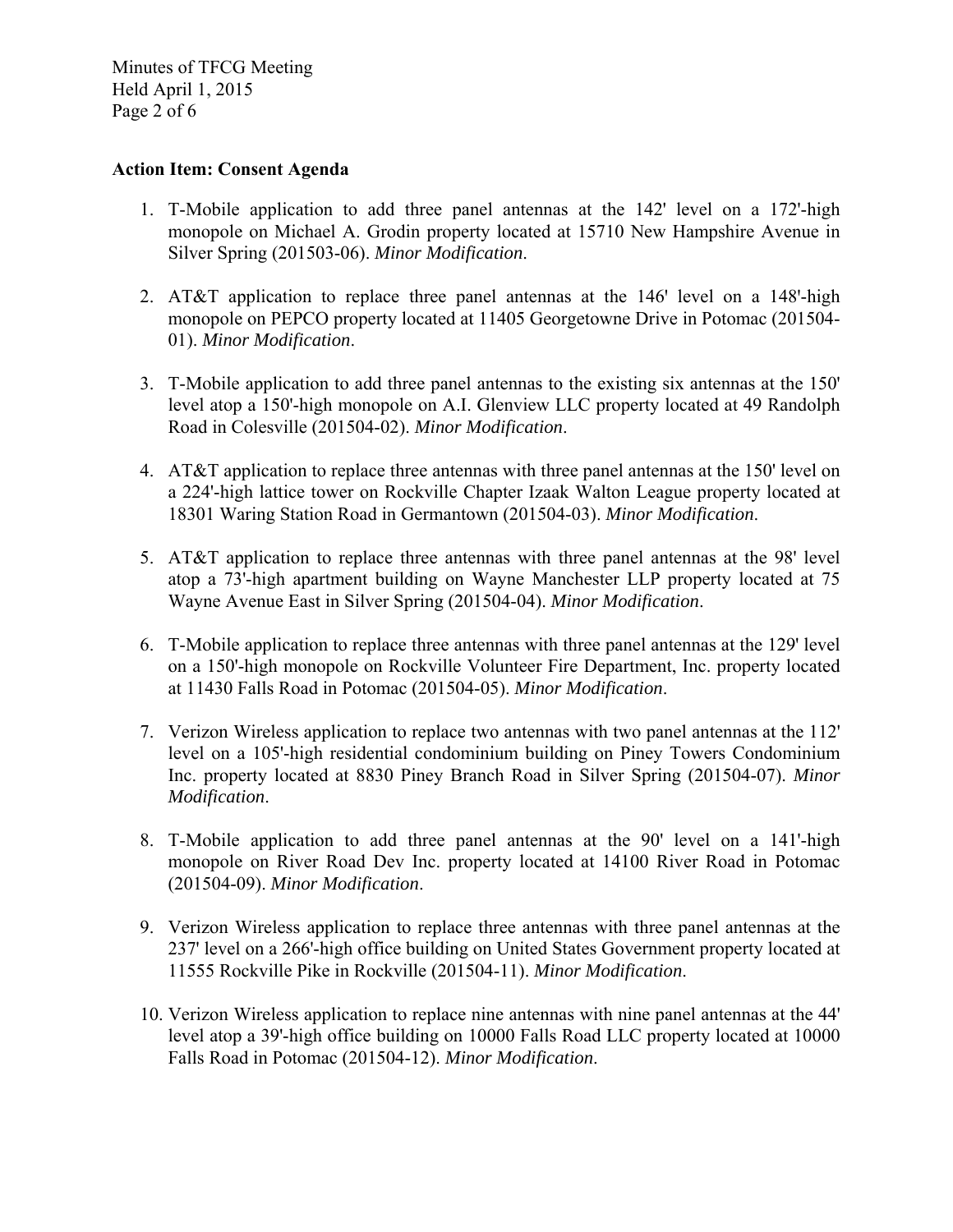- 11. Verizon Wireless application to replace three antennas with three panel antennas at the 150ꞌ level atop a 145'-high residential condominium building on Parkside Plaza Condominium Inc. property located at 9039 Sligo Creek Parkway in Silver Spring (201504-13). *Minor Modification*.
- 12. AT&T application to replace nine antennas with nine panel antennas at the  $123'$  level on a 275'-high lattice tower on Carver Wheaton Property LLC property located at 2647 University Boulevard in Wheaton (201504-14). *Minor Modification*.
- 13. AT&T application to replace six antennas with six panel antennas at the 138' level on a 147'-high office building on 4600 Association LTD Partnership property located at 4600 East-West Highway in Bethesda (201504-15). *Minor Modification*.
- 14. AT&T application to replace six antennas with six panel antennas at the 151 $^{\prime}$  level on a 130'-high office building on Grady Properties property located at 8630 Fenton Street in Silver Spring (201504-16). *Minor Modification*.
- 15. AT&T application to replace three antennas with three panel antennas at the 210' level on a 202'-high apartment building on Old Columbia Pike Ltd Partnership property located at 11700 Old Columbia Pike in Silver Spring (201504-17). *Minor Modification*.
- 16. AT&T application to replace six antennas with six panel antennas at the  $107'$  level on an 115'-high apartment building on Takoma Tower LP property located at 7051 Carroll Avenue in Takoma Park (201504-21). *Minor Modification*.
- 17. AT&T application to replace three antennas with three panel antennas at the 128' level on a 195'-high monopole on Gate of Heaven Cemetery property located at 13801 Georgia Avenue in Silver Spring (201504-22). *Minor Modification*.
- 18. Verizon Wireless application to replace one antenna with one panel antenna at the 125' level on a 115'-high apartment building on Takoma Tower LP property located at 7051 Carroll Avenue in Takoma Park (201504-23). *Minor Modification*.
- 19. T-Mobile application to add three panel antennas at the 67' level' on a 120'-high monopole on Baptist Home for Children property located at 6301 Greentree Road in Bethesda (201504-24). *Minor Modification*.
- 20. AT&T application to attach six panel antennas at the 98' level on a 102'-high PEPCO transmission line tower on PEPCO property located at Potomac Crest Drive in Potomac (201504-25). *Co-location*.
- 21. Verizon Wireless application to replace three antennas with three panel antennas at the 139' level on a 140'-high monopole on MDOT – State Highway Administration property located at I-270 & Montrose Road in Rockville (201504-26). *Minor Modification*.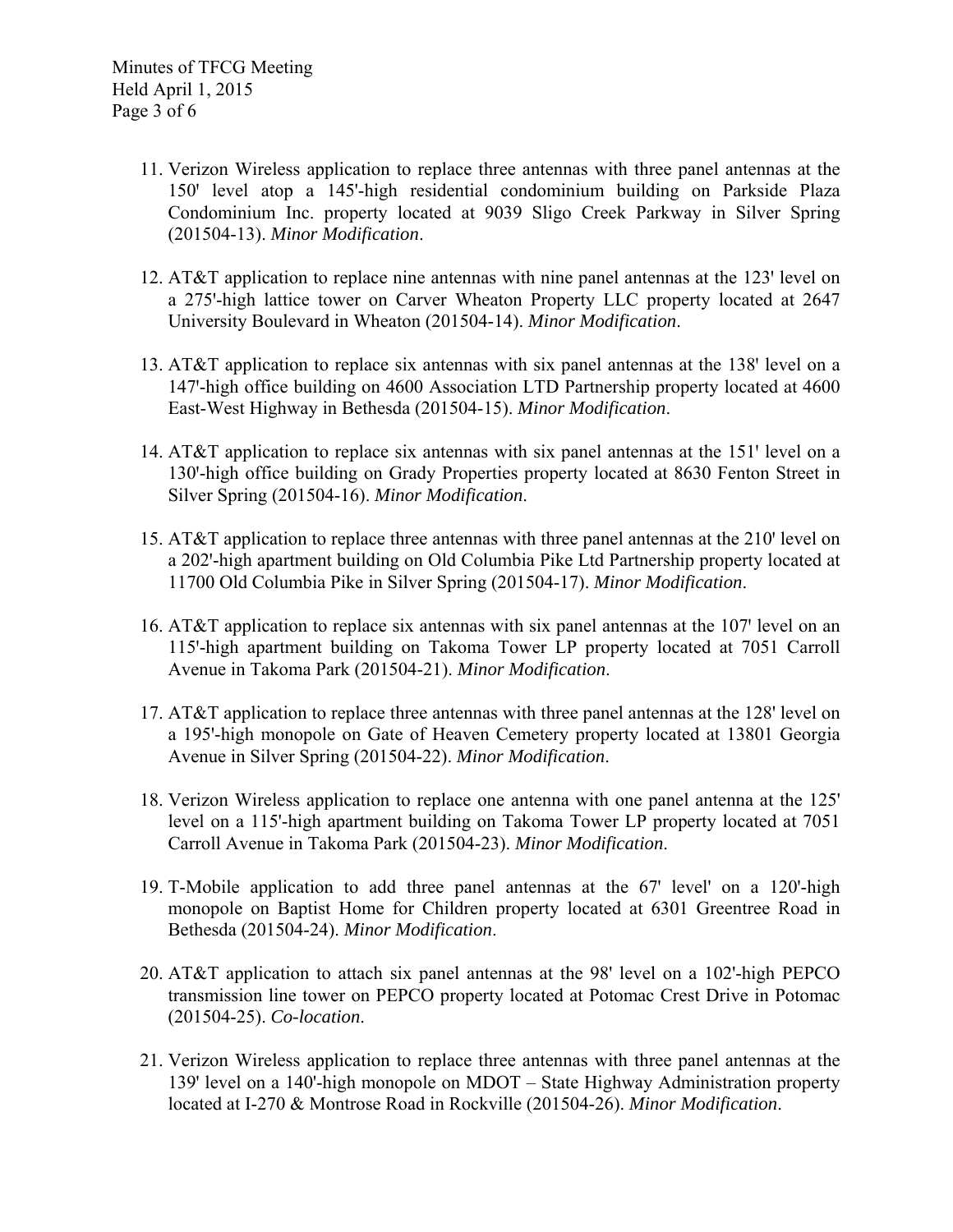- 22. Verizon Wireless application to replace three antennas with three panel antennas at the 160' level on a 232'-high lattice tower on Montgomery MVLE LLC property located at 23000 Whites Ferry Road in Dickerson (201504-27). *Minor Modification*.
- 23. Sprint application to add one microwave dish antenna at the 129' level atop a 110'-high apartment building on Renaissance Plaza LLC property located at 14000 Castle Boulevard in Silver Spring (201504-28). *Minor Modification*.
- 24. Crown Castle application to replace the equipment cabinet at the 14' level on 25 PEPCO, Verizon, or CCI utility poles in public rights-of-way on Montgomery County and State of Maryland property. See site spreadsheet. (201504-29). *Minor Modification*.

**Motion:** Carlton Gilbert moved that all items on the Consent Agenda be recommended. Dave Niblock seconded the motion and it was unanimously approved.

## **Regular Agenda**

1. Verizon Wireless application to attach twelve panel antennas at the 159' level on a 10' extension atop a 150'-high monopole on Wildlife Achievement Club property at 26430 Mullinix Mill Road in Mount Airy (201410-10). *Co-location*.

Nancy Rodriguez summarized the application noting that Verizon Wireless seeks to attach twelve panel antennas to a 10' extension on a 150'-high monopole. The monopole is located on the Wildlife Achievement Club property located just east of the club in a wooded area in Mount Airy.

T-Mobile received a recommendation in 2009 to construct the monopole. This site is approved by Special Exception (S-2780). An amendment to the Special Exception was adopted in June 2013 (S-570) that granted a 1-year extension to T-Mobile to construct the monopole. The Special Exception included two provisions that are particularly relevant to this application: First, the facility must not go unused for more than 12 months. Second, the owner must notify the Board of Appeals within 10 days of a change in ownership.

A site visit was conducted in December 2014, and as illustrated in the photo included in the recommendation form, the monopole has been constructed and a platform has been added at the top of the monopole, but T-Mobile does not have any antennas attached. There is also no equipment on the ground at this site. Further, the sign on the equipment area shows that the monopole is now owned by American Tower.

Based on the site visit it appears that this monopole is in violation of the Special Exception because the facility has not been in use by any telecommunications carrier for more than 12 months (i.e., T-Mobile did not attach antennas after the monopole was built), and because the Board of Appeals was not updated within 10 days of the change in ownership.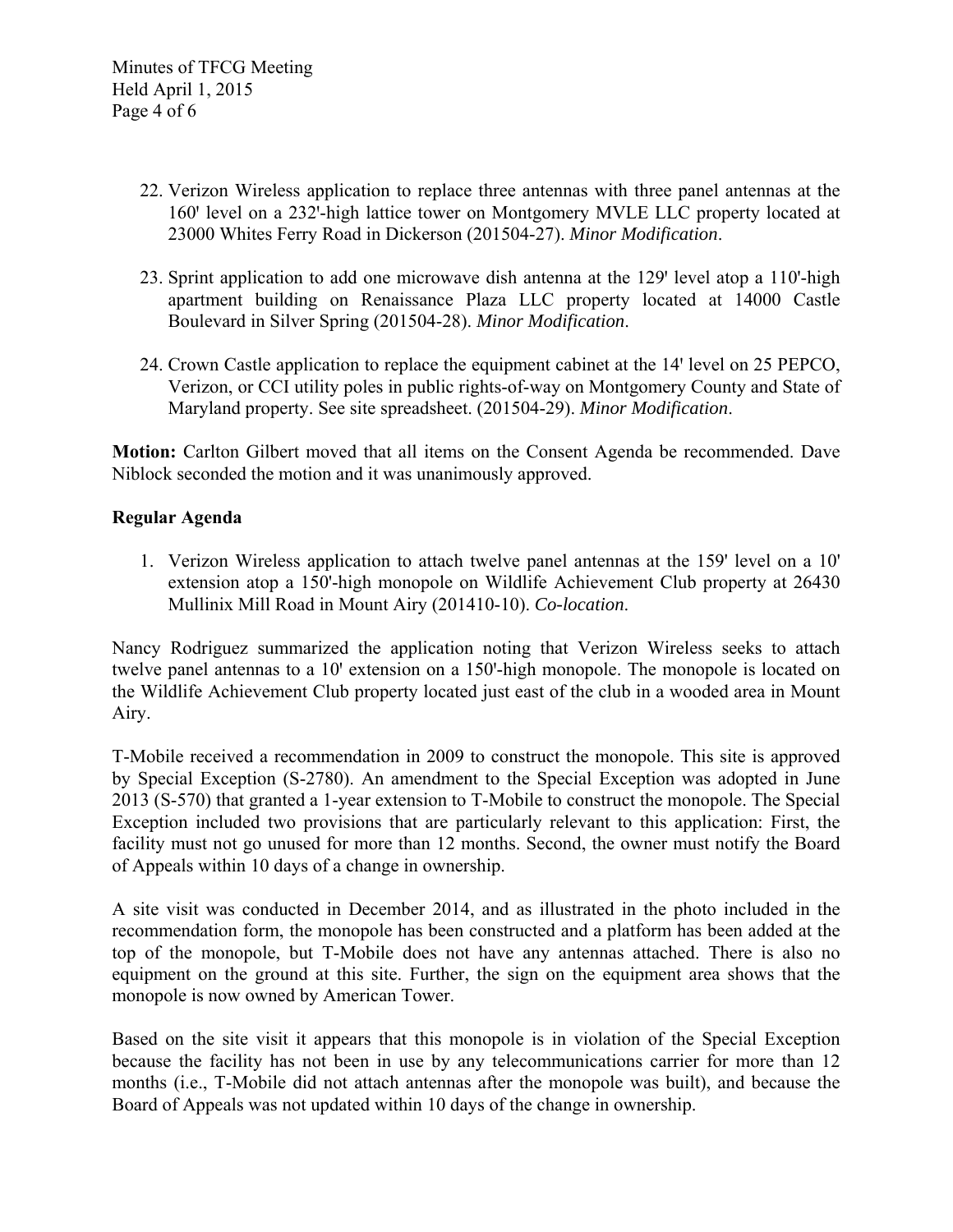Minutes of TFCG Meeting Held April 1, 2015 Page 5 of 6

Because the monopole is in violation of the Special Exception—and because there are no existing antennas on the monopole, and therefore no need for an extension to support Verizon's antennas—this application is not recommended.

Hillorie Morrison commented that she now represents the applicant for this application and asked that the application be tabled until American Tower resolves any issued regarding the applications. Sherri Saslow added that American Tower is actively seeking leases for this monopole. Both Ms. Saslow and Ms. Morrison agreed that American Tower needed to resolve the Special Exception issues before taking any further action regarding this monopole, and perhaps file a new application if needed for any attachments to this monopole.

Bob Hunnicutt noted that the FCC's new rules regarding the timeline for action on an application take effect on April 8th; he suggested it may be appropriate, considering the new rules, for the TFCG to act on this application today rather than tabling it because it may take considerable time, beyond the FCC's limits, to resolve this application.

**Motion:** Dave Niblock moved that the application be not recommended as conditioned by the Tower Coordinator. Thomas Williamson seconded the motion and it was unanimously approved.

2. Verizon Wireless application to attach 12 panel antennas at the 161' level on a 150'-high PEPCO transmission line tower on PEPCO property located at 5200 Olney-Laytonsville Road in Olney (201412-12). *Co-location*. *Conditioned on landscaping the equipment area per Section 3.5.14 (C)(2)(c)iii of the Zoning Code* 

Nancy Rodriguez summarized the application noting that Verizon Wireless is attaching twelve panel antennas on PEPCO transmission line tower #674-E located in Olney. Verizon Wireless will be joining T-Mobile on this tower. Ms. Rodriguez noted that Verizon Wireless received a recommendation from the TFCG in 2012 to co-locate on this tower but for some reason never attached their antennas. Montgomery County zoning regulations requires landscaping around the equipment area. The plans submitted with the application do not show the required landscaping so we recommend the application conditioned on landscaping the equipment area per the zoning code.

**Motion:** Carlton Gilbert moved that the application be recommended as conditioned by the Tower Coordinator. Peter Geiling seconded the motion and it was unanimously approved.

3. Verizon Wireless application to reposition existing antennas at the 125' level on a 215' high water tank on WSSC property located at 2201 Industrial Parkway in Silver Spring (201504-06). *Minor Modification*. *Conditioned on the applicant providing written approval of the attachment from the WSSC at time of permitting*